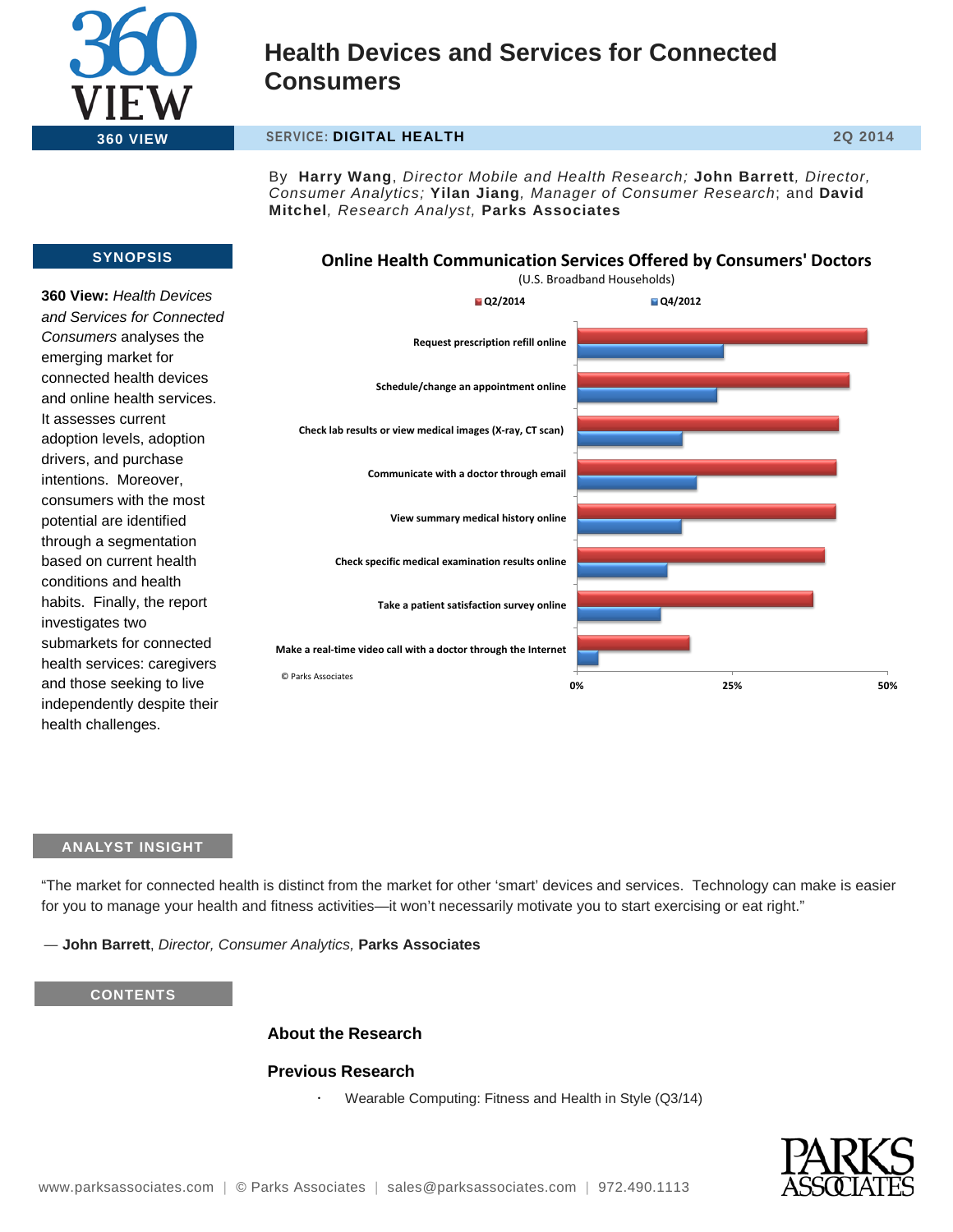

### **360 VIEW SERVICE: DIGITAL HEALTH 2Q 2014**

### **CONTENTS**

- Virtual Care: Technologies and Business Models (Q1/14)
- Prescribing Apps: Engaging Health Consumers (Q4/13)
- Digitally Fit: Healthy Living and Connected Devices (Q1/13)

### **Key Findings**

### **Recommendations**

### **Consumer Health Profile**

- Average Frequency of Participation in Wellness Activities (Q2/14)
- Average Frequency of Participation in Wellness Activities by Age (Q2/14)
- Average Frequency of Participation in Wellness Activities by Income (Q2/14)
- Health Behaviors: Alcohol, Tobacco, & Fast Food (Q2/14)
- Average Frequency of Participation in Behaviors by Age (Q2/14)
- Average Frequency of Participation in Behaviors by Income (Q2/14)
- Avg. Frequency of Participation in Health Management Activities (Q2/14)
- Participation in Health Services/Activities (Q2/14)
- Effectiveness of Health Activity/Service (Q2/14)
- Difficulty in Taking Health Actions (Q2/14)
- Reasons for Having Difficulty Routinely Exercising (Q2/14)
- Reasons for Having Difficulty Eating Right (Q2/14)
- Health Conditions (Q2/14)
- Health Conditions by Age (Q2/14)
- Health Insurance (Q2/14)
- Primary Care Doctors (Q2/14)
- Healthcare Without a Regular Doctor (Q2/14)

### **Profile of Health Segments**

- Health Segmentations (Q2/14)
- Exercising: Health Habits by Segment (Q2/14)
- Eating Fresh Produce: Health Habits by Segment (Q2/14)
- Avg. # of Wellness or Vice Activities by Health Segments (Q2/14)
- Avg. # of Health Management Activities by Health Segments (Q2/14)
- Age of Respondents in Health Segments (Q2/14)
- Gender of Respondents in Health Segments (Q2/14)

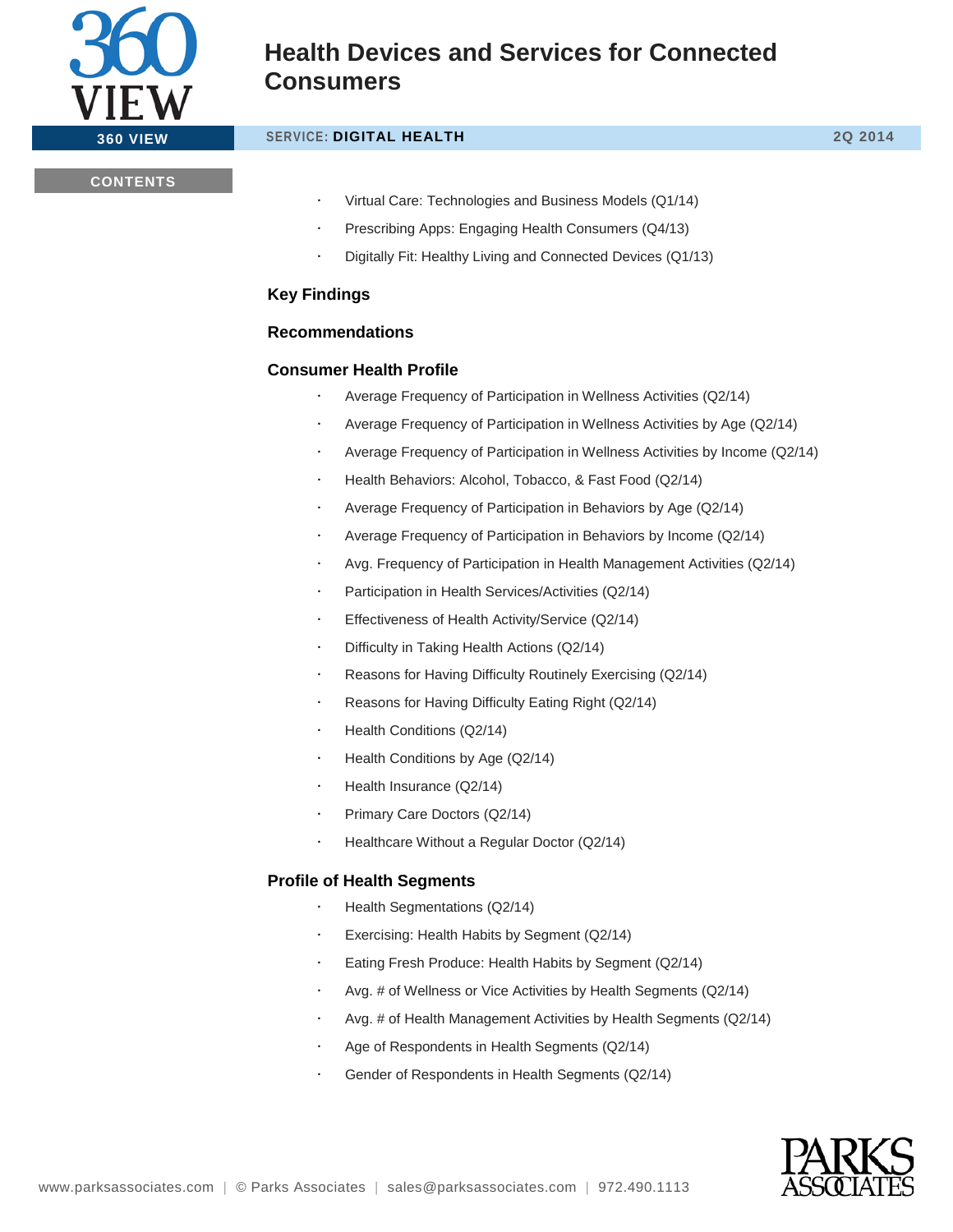

#### **360 VIEW SERVICE: DIGITAL HEALTH 2Q 2014**

#### **CONTENTS**

- Household Income by Health Segments (Q2/14)
- Education Level of Respondents in Health Segments (Q2/14)
- Average Height by Segment and Gender (Q2/14)
- Average Weight by Segment and Gender (Q2/14)
- Participation in Health Services/Activities by Health Segment (Q2/14)
- Effectiveness of Health Activity/Service by Health Segment (Q2/14)
- Difficulty Taking Healthy Actions by Health Segments (Q2/14)
- Reasons for Having Difficulty Exercising Routinely by Health Segments (Q2/14)
- Reasons for Having Difficulty Eating Right by Health Segments (Q2/14)
- Chronic Health Problems by Health Segments (Q2/14)
- Total Number of Chronic Health Problems by Health Segments (Q2/14)
- Health Insurance by Health Segments (Q2/14)
- Having a Primary Care Doctor by Health Segments (Q4/13)

### **Digital Health & Health Segments**

- Computing & Mobile Device Ownership by Health Segments (Q2/14)
- Home Entertainment Product Ownership by Health Segments (Q2/14)
- Smartphone OS by Health Segments (Q2/14)
- Use of Tablet OS by Health Segments (Q2/14)
- Connected Health Device Adoption and Purchase Intentions (Q2/14)
- Adoption of Connected Health Devices (2013 2014)
- Connected Health Device Adoption by Age (Q2/14)
- Connected Health Device Adoption by Education (Q2/14)
- Connected Health Device Adoption by Health Segments (Q2/14)
- Connected Health Device Purchase Intentions by Age (Q2/14)
- Connected Health Device Purchase Intentions by Education (Q2/14)
- Intention to Buy Connected Health Devices by Health Segments (Q2/14)
- Digital Pedometer/Fitness Tracker Brand Adoption (Q2/14)
- Digital Pedometer/Fitness Tracker Brand Adoption (2013 2014)
- Digital Pedometer/Fitness Tracker Brand Adoption by Gender (Q2/14)
- Digital Pedometer/Fitness Tracker Adoption by Health Segments (Q2/14)
- Connected Health Devices: Purchase Motivations (Q2/14)
- Connected Health Devices: Purchase Motivations, cont. (Q2/14)

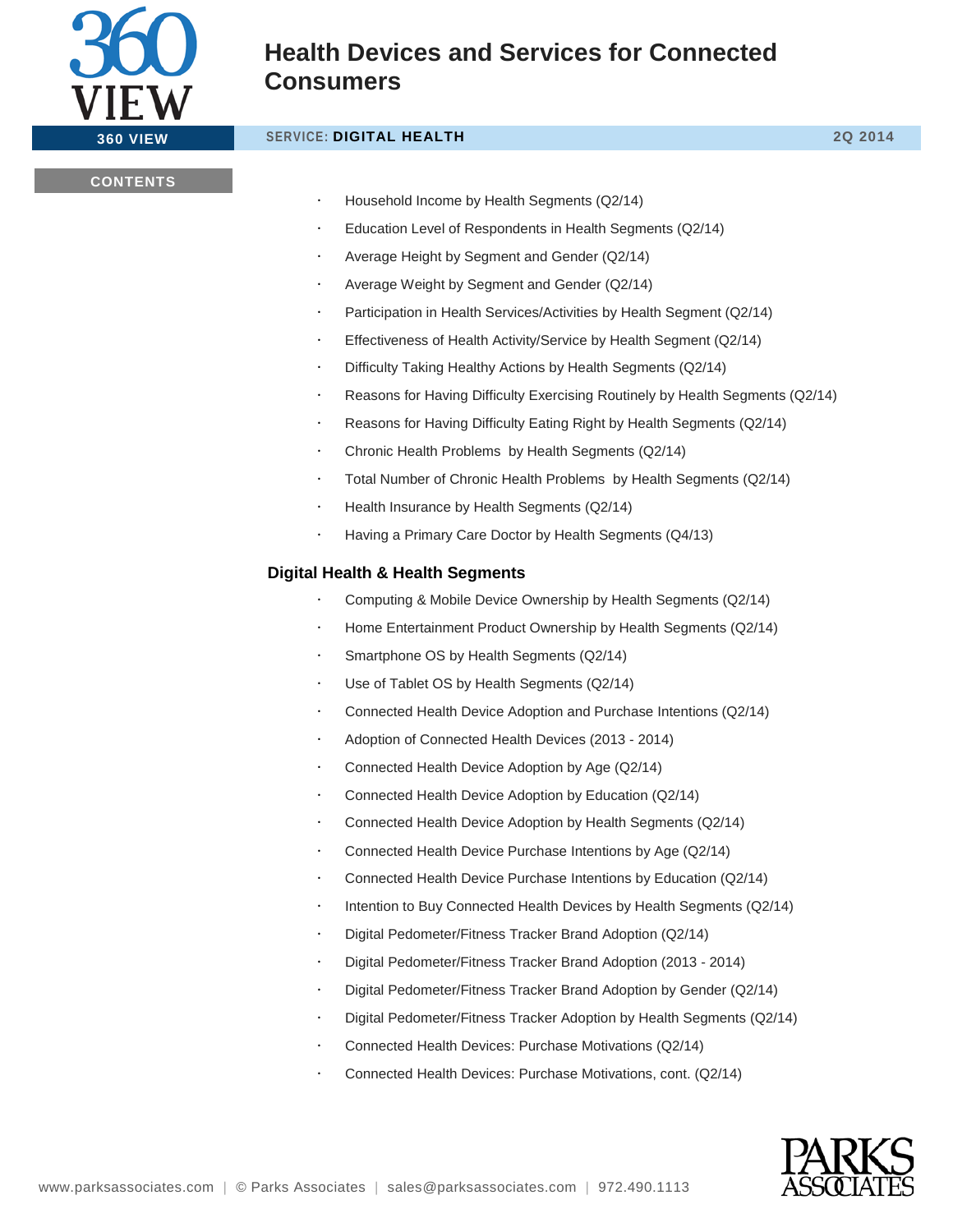

### **360 VIEW SERVICE: DIGITAL HEALTH 2Q 2014**

### **CONTENTS**

- Motivations to Buy Digital Weight Scale by Health Segments (Q2/14)
- Motivations to Buy Digital Pedometers by Health Segments (Q2/14)
- Motivations to Buy Sleep Quality Monitors by Health Segments (Q2/14)
- Motivations to Buy a Sports Watch by Health Segments (Q2/14)
- Motivations to Buy a Pill Box by Health Segments (Q2/14)
- Motivations to Buy a GPS Watch by Health Segments (Q2/14)
- Motivations to Buy Exercise Equipment by Health Segments (Q2/14)
- Motivations to Buy a Glucometer by Health Segments (Q2/14)
- Motivations to Buy a Blood Pressure Cuff by Health Segments (Q2/14)
- Smartphone-based Health Activities (Q2/14)
- Smartphone-based Health Activities by Health Segments (Q2/14)
- Use of Online Health Services (Q2/14)
- % of BB HHs Using Online Health Communication Services (2012 2014)
- Online Health Communication Services Offered by Doctors (2012 2014)
- Use of Online Health Communication Services (2012 2014)
- Non-Use of Available Digital Health Services by Health Segments (Q2/14)
- Use of Online Doctor Services by Age (Q2/14)
- Use of Online Doctor Services by Income (Q2/14)

### **Consumers with Chronic Health Conditions**

- Concerns About Worsening Health Condition by Health Segments (Q2/14)
- Activities Related to Chronic Condition by Health Segments (Q2/14)
- Hospital/Urgent Care Follow-Up Expectations by Health Segments (Q2/14)
- Activities After Doctor's Visits by Health Segments (Q2/14)
- Top Three Most Helpful Health Coaching Services by Health Segments (Q2/14)
- Health Device & App Effectiveness for Managing Chronic Conditions (Q2/14)
- Challenges Related to Chronic Condition (Q2/14)
- Information Sources for Chronic Condition Self-Care by Health Segments (Q2/14)
- Comfort Engaging in Chronic Condition Self-Care Activities by Health Segment (Q2/14)
- Interest in Chronic Condition Health Coach (Q2/14)
- Top Two Reasons For Not Being Extremely Interested in a Health Coach by Health Segments (Q2/14)
- Incentives for Using a Health Coach by Health Segments (Q2/14)

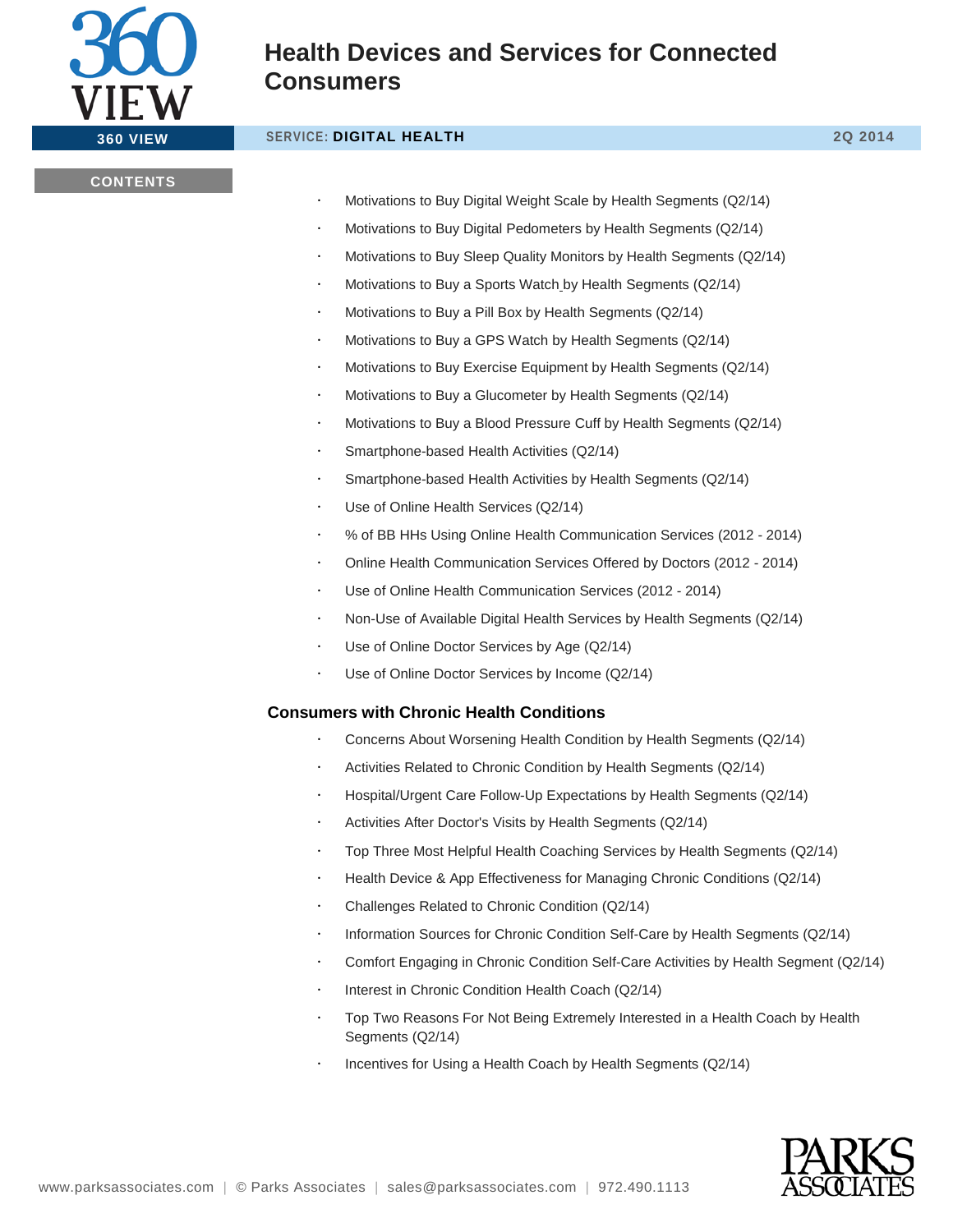

### **360 VIEW SERVICE: DIGITAL HEALTH 2Q 2014**

### **CONTENTS**

### **Consumers without Chronic Health Conditions**

- Health Concerns Among Those Without Chronic Conditions by Health Segment (Q2/14)
- Interest in Health Activities Among Those Without Chronic Conditions by Health Segment (Q2/14)
- Interest in Assistance With Keeping a Healthy Weight by Health Segment (Q2/14)
- Interest in Assistance With Healthy Eating by Healthy Segments (Q2/14)
- Challenges in Stress Reduction by Health Segments (Q2/14)
- Interest in Assistance With Stress Reduction by Health Segments (Q2/14)
- Challenges With Improving Sleep Quality by Health Segments (Q2/14)
- Interest in Assistance With Improving Sleep Quality by Health Segments (Q2/14)
- Interest in a Healthy Living Advisor (Q2/14)
- Reasons For Not Being Extremely Interested in a Healthy Living Advisor by Health Segments (Q2/14)
- Incentives for Using a Healthy Living Advisor by Health Segments (Q2/14)

### **Caregivers**

- Current Caregiver Status (Q2/14)
- Anticipated Future Caregiver Status (Q2/14)
- Current Caregiver vs. Future Caregiver (Q2/14)
- Monthly Frequency of Activities for Current Caregivers (Q2/14)
- Caregiver Concerns (2013-2014)
- Technology Use As Caregiving Aid (Q2/14)
- Technology Use As Caregiving Aid by Children at Home (Q2/14)
- Appeal of Technology Use as Caregiving Aid (2013 2014)
- Appeal of Technology Use As Caregiving Aid by Age (Q2/14)

### **Independent Living**

- Senior Health & Mobility Status (Q2/14)
- Senior Health & Safety Concerns (Q2/14)
- Appeal & Use of Independent Living Solutions (Q2/14)

### **Choosing a Healthcare Provider**

- Methods for Selecting Care Providers (Q2/14)
- Methods for Selecting Care Providers by Age (Q2/14)
- Important Factors for Selecting Care Providers (Q2/14)